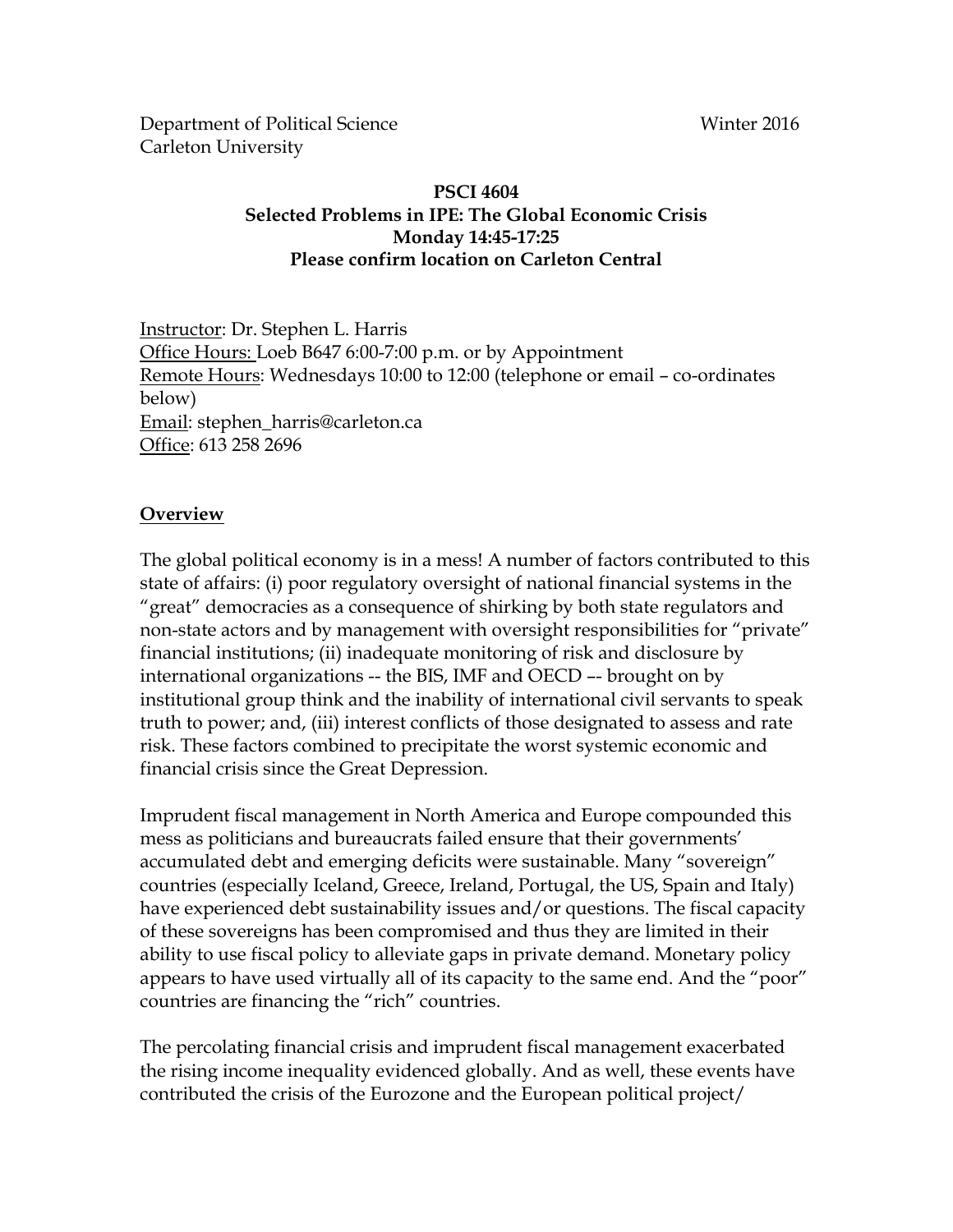This seminar, located at the intersection of the aforementioned events will explore both their causes and interconnectedness.

## **Objectives**

The course is designed to introduce students to the issues relevant to understanding the evolution of the financial and fiscal crises that emerged early in the new millennium and its consequences. We will open the black box and explore the actions of the key actors in the public and private sectors that gave rise to the systemic crises. Students will see that the crises moved from the domestic to the international spheres and back to the domestic and that these events impinge on both the social relations and on state society relations. The linkages between the financial and the fiscal will be clear.

## **Readings**

There are *five required texts* for the course and *a course pack* -- all available at  **Haven Books on Sunnyside:** 

- **1.** Gary B. Gorton, *Misunderstanding Financial Crises: Why We Don't See them Coming* (Oxford, 2012)
- 2. James Barth, Gerard Caprio, Ross Levine, *Guardians of Finance: Making Regulations Work for Us* (MIT, 2012)
- 3. Mark Blyth, *Austerity: The History of A Dangerous Idea* (Oxford 2013)
- 4. Jurgen Habermas, *The Crisis of the European Union: A Response* (Polity 2012)
- 5. James Angelos, *The Full Catastrophe: Travels Among the New Greek Ruins* (Crown, 2015)
- *6.* **OPTIONAL if you have not taken a macroeconomics course:** *David A. Moss, A concise Guide to Macro Economics* (2014)

# **Student Evaluation**

## There will be **four components considered for the final grade**:

(i) **Class participation:** Each student is expected to actively participate in the discussions for every class. An important part of the learning process is to **critically evaluate** the readings and bring your ideas to the seminar. **Critical evaluation is the operative term**. Question what the authors write – you can disagree with them. There is no right answer in this business. We all see the world through different lenses. Using real examples from the daily press (e.g., *Globe & Mail, Financial*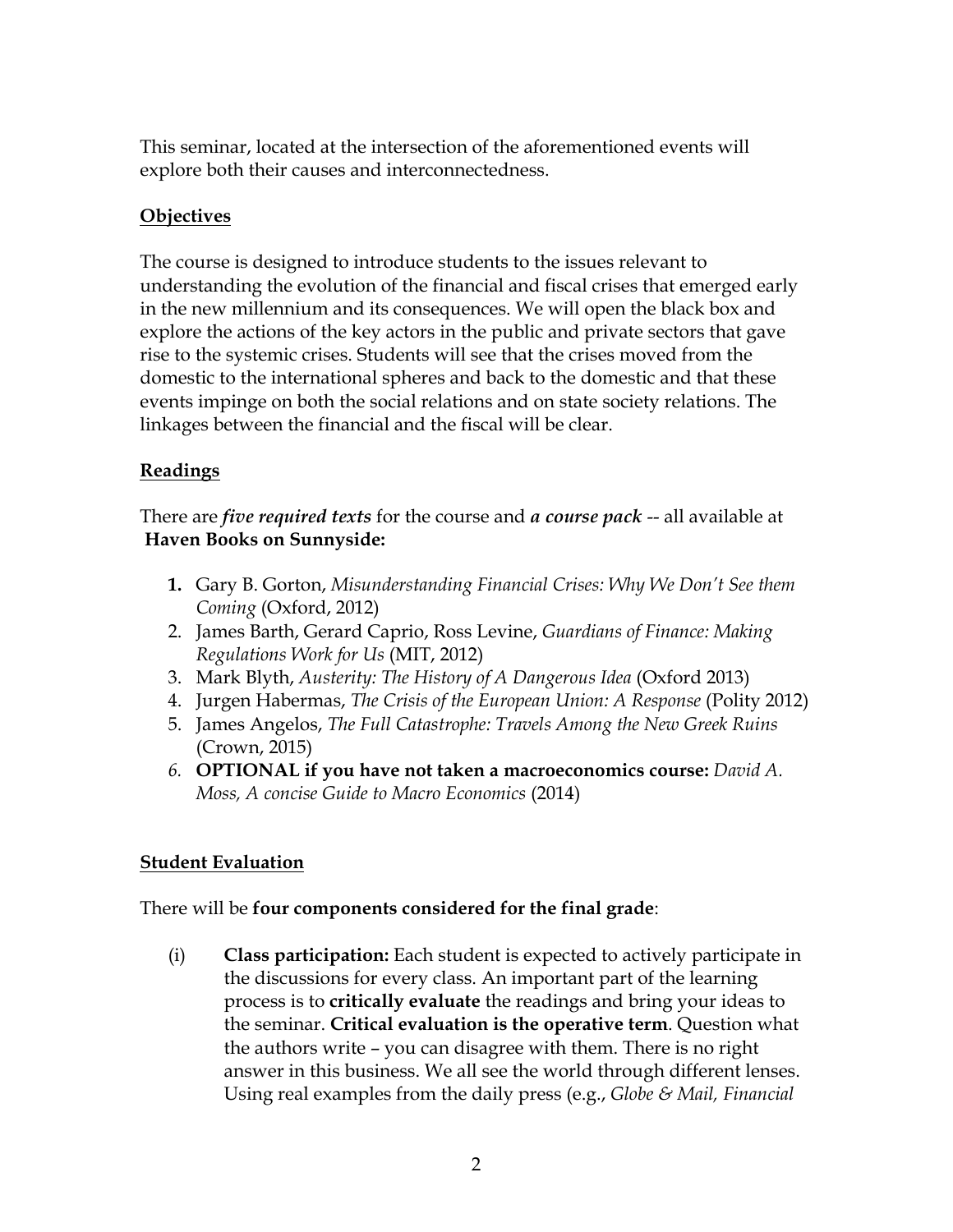*Times, UK Guardian, New York Times*), weekly/monthly news periodicals (e.g., *Economist, Foreign Policy, Foreign Affairs*) will help you make the readings relevant. There is also a wealth of analysis on the web sites of the OECD, BIS, IMF, ECB, Federal Reserve, and Bank of Canada. To get the most out of this course it is important to be on top of the IPE conjuncture. **This component of the course will be worth 20 per cent of the final grade. [As a guide – if you come to every class and say nothing your participation grade will be C]**

**(ii) Three 2 page (single spaced) essays** that critically analyze the readings for one or more weeks in conjunction with a real event or issue in the IPE. You are required to use the readings to inform your understanding and analysis of the issue. There is lots of flexibility here – just choose topics that interest you. **Due Dates: First paper January 25th; second February 8th and the third on March 7th. All late submissions will be penalized one full grade for each day following the deadline. (So, after one day an "A" paper becomes a "B" paper.)** 

**The three papers will account for 30 percent of the final grade**.

- **(iii) Seminar Presentation 20 percent:** Each student will make one seminar presentation on the assigned readings for the week. It is anticipated that there will be two presentations per class in addition to the lecturer's remarks. Each presentation should be about 30 minutes. Students should not simply summarize the readings but *shall* provide a critical evaluation of the readings. This will require additional research beyond the assigned reading – chosen by the student. The two students presenting each week shall decide among themselves how the weekly readings will be apportioned for the seminar presentations. A signup sheet will be circulated during the second class. Presentations will start on January 18<sup>th</sup> (third class).
- **(iv) Research Paper:** This will be a 20 page paper (double spaced) on a topic relevant to the course: (i) some aspect of the financial crisis generally; (ii) a focus on one country; (iii) fiscal response to the crisis in general (G-20 coordination) or a single country; (iv) regulatory response to the crisis; (v) inequality and the recovery from the crisis; (vi) you can use one of the themes from the syllabus to guide this research effort. You must get approval from the instructor for the topic by **January 25th (submit via email)**. There is lots of flexibility to undertake a project that is of interest to you. In addition, as part of this case study you must submit a 1- page research proposal by **February 8th in point form (submit via email). This paper will account for 30**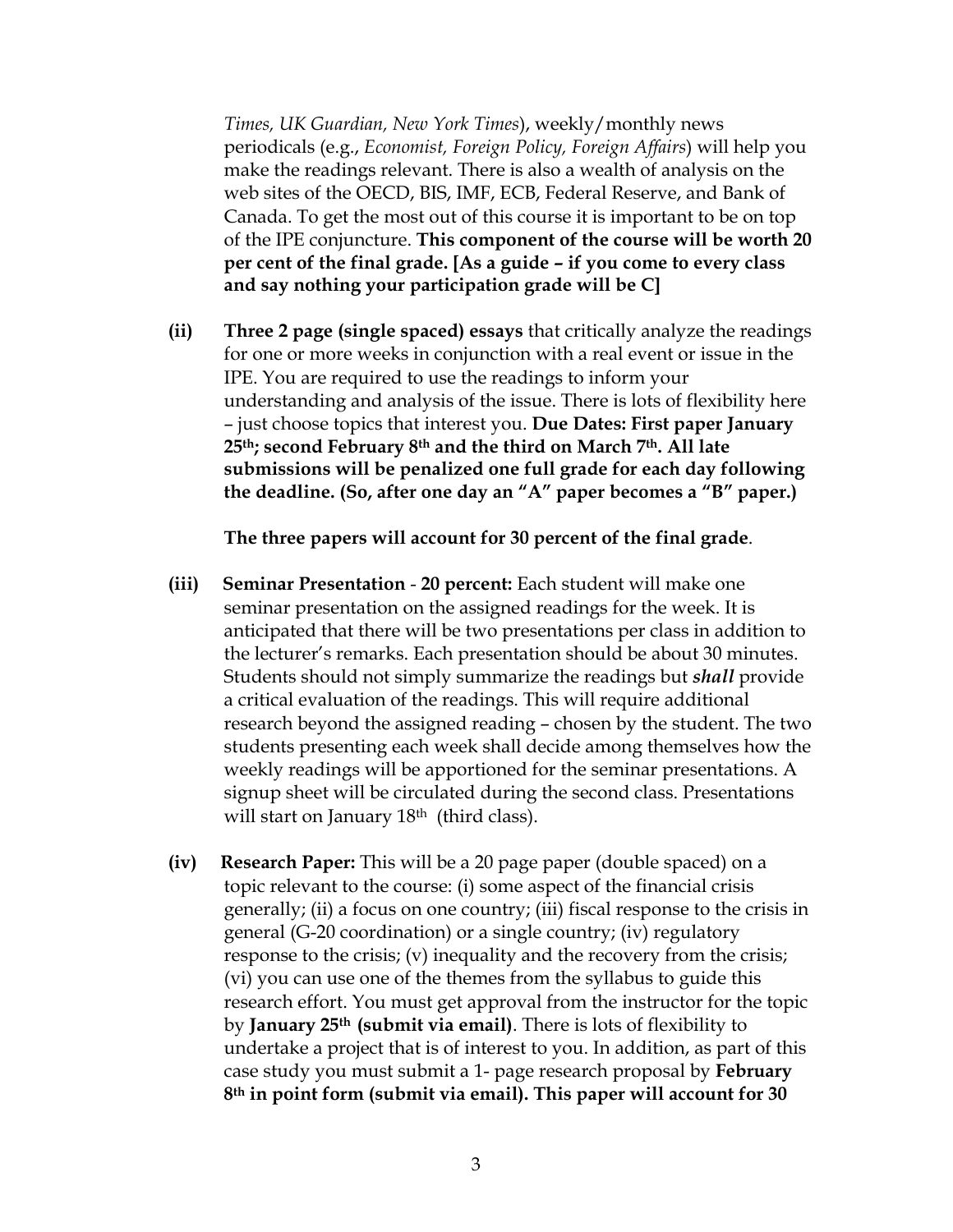**percent of the final grade. The paper is to be submitted at the last class on April 4th. No electronic submissions. All late submissions will be penalized one full grade for each day following the deadline. (So, after one day an "A" paper becomes a "B" paper.)** 

**All papers should be double spaced, 12 point font, 1 inch borders. Please staple in upper left corner – no paper clips and no "fancy" covers. Ensure citations are accurate and grammar and spelling have been thoroughly checked. Plagiarism will be penalized according to University regulations.** 

#### *Summary of Evaluation*

| • Class Attendance & Participation           | 20 percent |
|----------------------------------------------|------------|
| • Three Short Essays (2 single spaced pages) | 30         |
| • Seminar Presentation                       | 20         |
| • Research paper                             | 30 percent |
|                                              | 100        |

#### *The Class Participation Component:*

Students are required to complete all the readings each week prior to each class and to come to the class **prepared** to discuss them. This means being able to present your assessment of the readings, responding to questions, asking questions and **participating fully** in each week's discussion. *Attendance is mandatory*. Grading will be based on the quality of student interventions not on the quantity of interventions.

# **The use of laptops and smartphones is not permitted during the class.**

# **Weekly Readings**

# January 4 **Introduction and Overview (Part One):**  Instructor will introduce the course and talk about how to write a paper. Since there are no exams in this seminar success in this course will be determined by students' participation in discussions, presentation quality and very importantly the ability to write essays that are robustly argued and well written.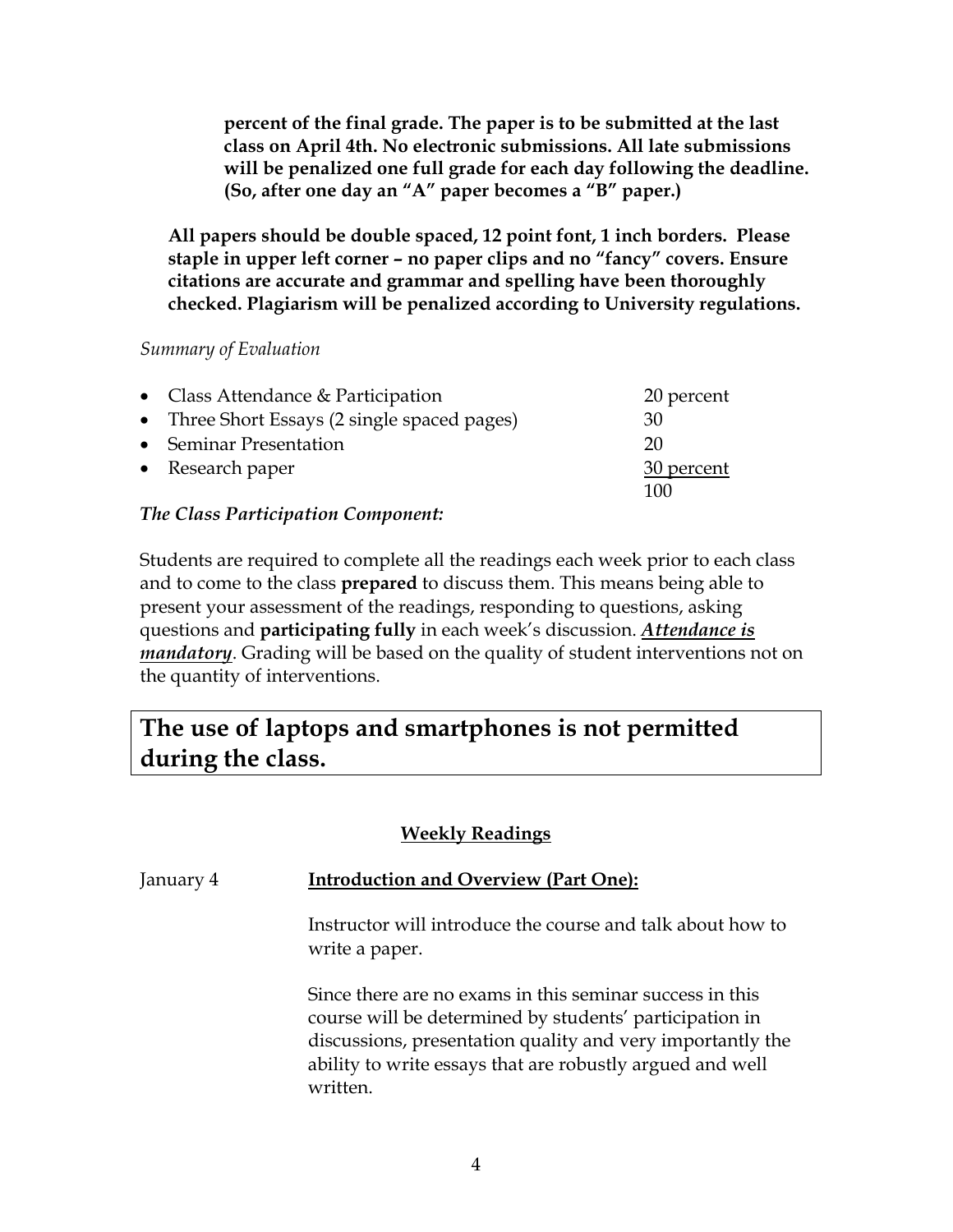# **Some Economics Essentials (Part Two):**

|            | Niall Ferguson, The Great Degeneration: How Institutions<br>Decay and Economies Die, (Penguin 2013)<br>Introduction, 1-20 (CP)                                                                                             |  |  |  |
|------------|----------------------------------------------------------------------------------------------------------------------------------------------------------------------------------------------------------------------------|--|--|--|
|            | David A. Moss: A Concise Guide to Macroeconomics<br>Chapter 1: Output, 7-32<br>Chapter 5: Fundamentals of GDP Accounting, 99-114                                                                                           |  |  |  |
| January 11 | <b>Some Economics Essentials (Continued)</b>                                                                                                                                                                               |  |  |  |
|            | David A. Moss: A Concise Guide to Macroeconomics<br>Chapter 2: Money, 33-66                                                                                                                                                |  |  |  |
|            | Chapter 3: Expectations, 67-84                                                                                                                                                                                             |  |  |  |
|            | Chapter 6: Reading a Balance of Payments Statement, 115-<br>114                                                                                                                                                            |  |  |  |
|            | Chapter 7: Understanding Exchange Rates, 125-133                                                                                                                                                                           |  |  |  |
|            | The Moss Textbook is recommended. However, if you are<br>comfortable with macroeconomics you can use the text<br>from an earlier course as a companion. The lecture notes<br>will be posted on the cuLearn course website. |  |  |  |
| January 18 | <b>Economists, Political Scientists and the Problems of</b><br>Capitalism                                                                                                                                                  |  |  |  |
|            | Susan Strange, Casino Capitalism (Manchester, 1997)<br>Chapter 1: Casino Capitalism, 1-24 (CP)                                                                                                                             |  |  |  |
|            | Anthony B. Atkinson, Inequality: What Can Be Done?<br>(Harvard, 2015), Chapter 1, Setting the Scene, 9-44 (CP)                                                                                                             |  |  |  |
|            | Jonathan Schlefer, Assumptions Economists Make (Harvard,<br>2012)                                                                                                                                                          |  |  |  |
|            | Chapter 10: Understanding an Uncertain World, 136-164<br>(CP)                                                                                                                                                              |  |  |  |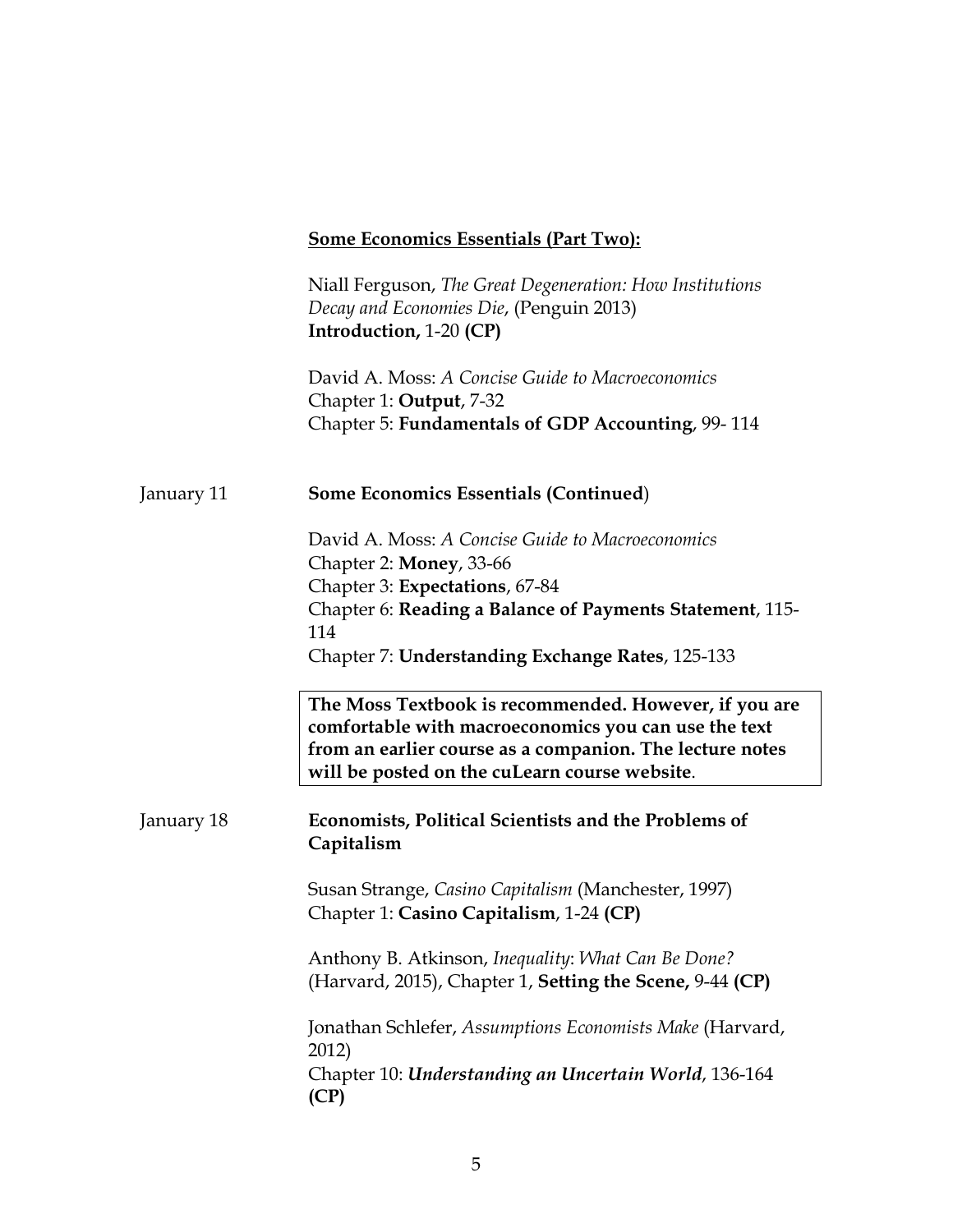|                   | Wayne Leighton & Edward Lopez, Madmen, Intellectuals and<br>Academic Scribblers (Stanford 2013)<br>Chapter 4: Public Choice: How We Choose Bad Policies<br>and Get Stuck with Them, or Not, 79-107 (CP)                              |  |  |  |
|-------------------|--------------------------------------------------------------------------------------------------------------------------------------------------------------------------------------------------------------------------------------|--|--|--|
| January 25        | Globalization                                                                                                                                                                                                                        |  |  |  |
|                   | Leo Panitch and Sam Gindin, The Making of the Global<br>Capitalism: The Making of Global Capitalism (Verso 2102),<br>Introduction 1-21 (CP)                                                                                          |  |  |  |
|                   | Dani Rodrik: The Globalization Paradox: Democracy and the<br>Future of the World Economy (Norton, 2011)<br>Chapter 5: Financial Globalization Follies, 89-111 (CP)<br>Chapter 6: The Foxes and Hedgehogs of Finance, 112-134<br>(CP) |  |  |  |
|                   | Joseph Stiglitz, The Great Divide: Unequal Societies and What<br>we Can Do About Them (Norton, 2015) 69-131 (CP)                                                                                                                     |  |  |  |
| February 1        | The Global Financial Meltdown: How it Unfolded                                                                                                                                                                                       |  |  |  |
|                   | Gary B. Gorton, Misunderstanding Financial Crises: Why We<br>Don't See them Coming (Oxford, 2012)                                                                                                                                    |  |  |  |
|                   | Chapters $1$ to $7, 3-98$                                                                                                                                                                                                            |  |  |  |
| February 8        | Chapters 8 to 14, 99-200                                                                                                                                                                                                             |  |  |  |
| Feb <sub>15</sub> | <b>Reading Week -- No class</b>                                                                                                                                                                                                      |  |  |  |
| February 22       | <u>The Global Financial Meltdown: Regulatory Response</u>                                                                                                                                                                            |  |  |  |
|                   | James Barth, Gerard Caprio, Ross Levine, Guardians of<br>Finance: Making Regulations work for Us (MIT, 2012)                                                                                                                         |  |  |  |
|                   | Chapters $1$ to $4$ , $1-120$                                                                                                                                                                                                        |  |  |  |
| Feb 29            | Chapters 5 to 8, 121-232                                                                                                                                                                                                             |  |  |  |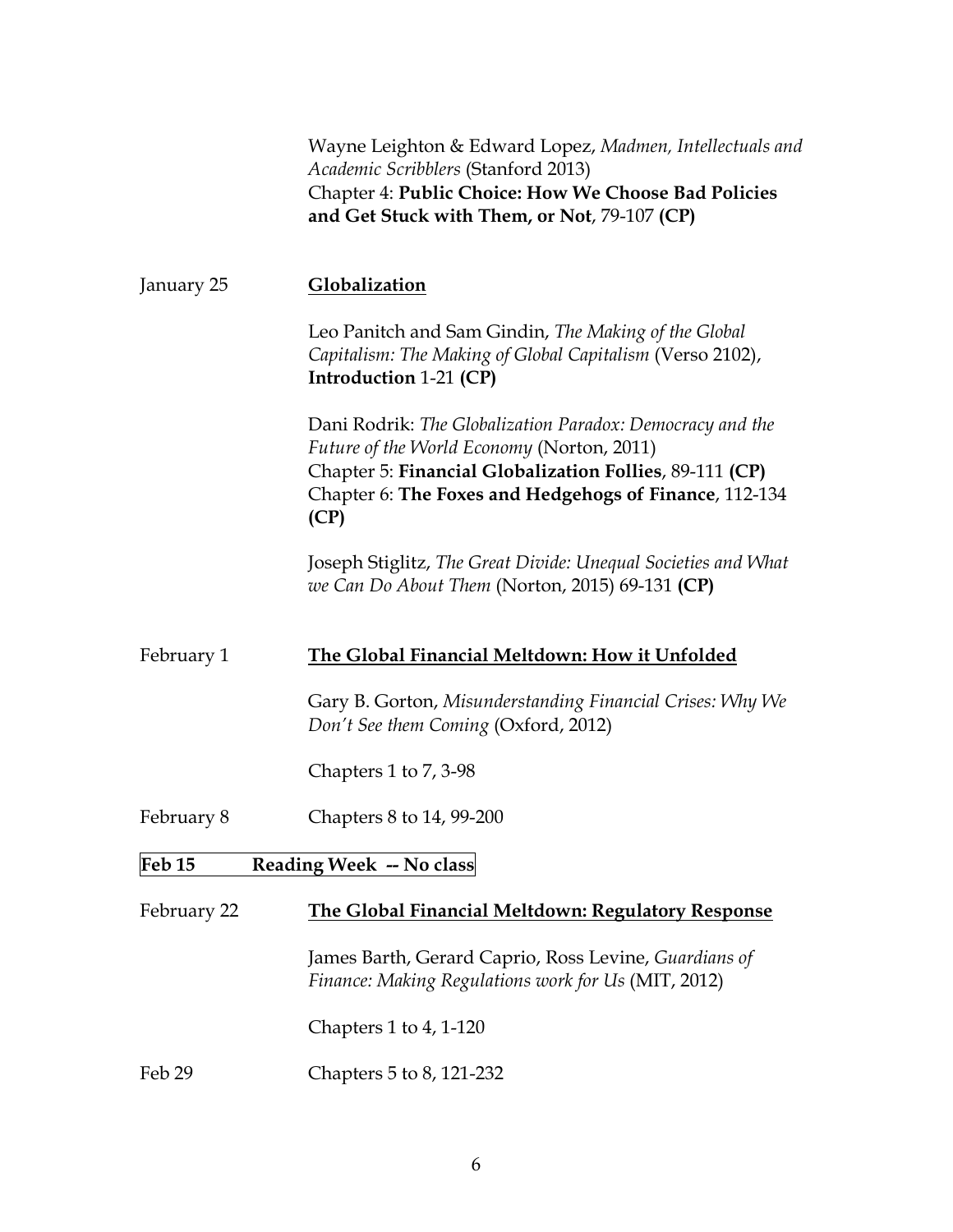| March 7  | The Economics of Climbing out of Crisis                                                                                                                                                                                                                                                  |  |  |  |
|----------|------------------------------------------------------------------------------------------------------------------------------------------------------------------------------------------------------------------------------------------------------------------------------------------|--|--|--|
|          | Mark Blyth, Austerity: The History of A Dangerous Idea<br>(Oxford 2013)                                                                                                                                                                                                                  |  |  |  |
|          | Chapters 1 to 4, 1-130                                                                                                                                                                                                                                                                   |  |  |  |
| March 14 | Chapters 5 to 7, 132-245                                                                                                                                                                                                                                                                 |  |  |  |
| March 21 | <b>Europe: The Financial, Fiscal and Political Crisis,</b>                                                                                                                                                                                                                               |  |  |  |
|          | James Angelos, The Full Catastrophe: Travels Among the New<br>Greek Ruins (Crown, 2015)                                                                                                                                                                                                  |  |  |  |
|          | Introduction and Chapters: 1 – 3, 1-119                                                                                                                                                                                                                                                  |  |  |  |
| March 28 | Chapters 4, 6-7, Epilogue, 119 - 158, 189 - 280                                                                                                                                                                                                                                          |  |  |  |
| April 4  | Jurgen Habermas: The Crisis of the European Union: A<br>Response (Polity 2012)                                                                                                                                                                                                           |  |  |  |
|          | David Howarth and Lucia Quaglia, "The political economy<br>of the euro area's sovereign debt crisis: introduction to the<br>special issue of the Review of International Political<br>Economy," Review of International Political Economy (2015) Vol.<br>22, No. 3, (Electronic Library) |  |  |  |
|          | Shawn Donnelly, "Power Politics and the Undersupply of<br>Financial Stability in Europe," Review of International Political<br>Economy (2015) Vol. 22, No. 3, (Electronic Library)                                                                                                       |  |  |  |

## **Academic Accommodations**

The Paul Menton Centre for Students with Disabilities (PMC) provides services to students with Learning Disabilities (LD), psychiatric/mental health disabilities, Attention Deficit Hyperactivity Disorder (ADHD), Autism Spectrum Disorders (ASD), chronic medical conditions, and impairments in mobility, hearing, and vision. If you have a disability requiring academic accommodations in this course, please contact PMC at 613-520-6608 or pmc@carleton.ca for a formal evaluation. If you are already registered with the PMC, contact your PMC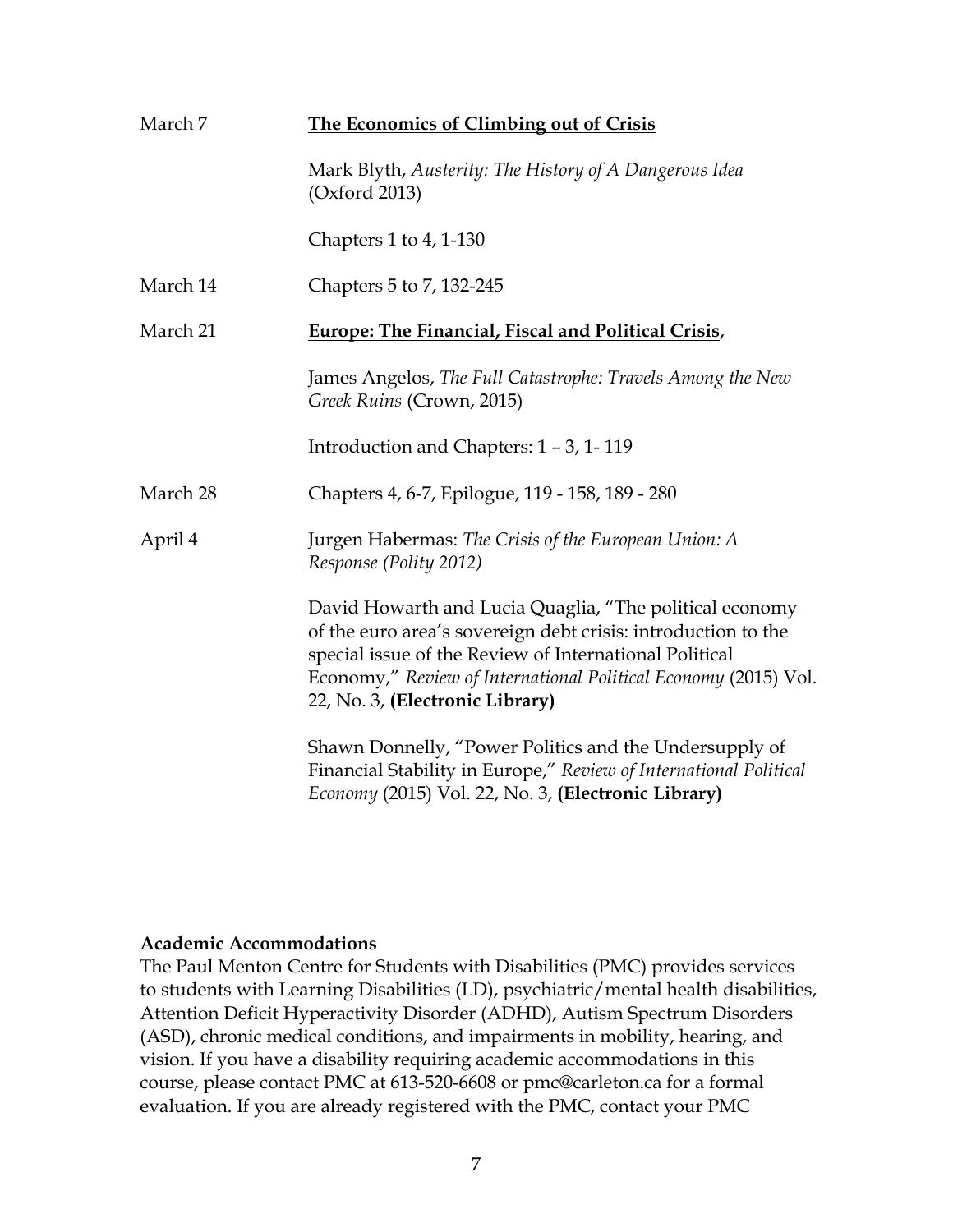coordinator to send me your Letter of Accommodation at the beginning of the term, and no later than two weeks before the first in-class scheduled test or exam requiring accommodation (if applicable). After requesting accommodation from PMC, meet with me to ensure accommodation arrangements are made. Please consult the PMC website for the deadline to request accommodations for the formally-scheduled exam (if applicable).

**For Religious Observance**: Students requesting accommodation for religious observances should apply in writing to their instructor for alternate dates and/or means of satisfying academic requirements. Such requests should be made during the first two weeks of class, or as soon as possible after the need for accommodation is known to exist, but no later than two weeks before the compulsory academic event. Accommodation is to be worked out directly and on an individual basis between the student and the instructor(s) involved. Instructors will make accommodations in a way that avoids academic disadvantage to the student. Instructors and students may contact an Equity Services Advisor for assistance (www.carleton.ca/equity).

**For Pregnancy**: Pregnant students requiring academic accommodations are encouraged to contact an Equity Advisor in Equity Services to complete a letter of accommodation. Then, make an appointment to discuss your needs with the instructor at least two weeks prior to the first academic event in which it is anticipated the accommodation will be required.

**Plagiarism**: The University Senate defines plagiarism as "presenting, whether intentional or not, the ideas, expression of ideas or work of others as one's own." This can include:

- **reproducing or paraphrasing portions of someone else's published or unpublished material, regardless of the source, and presenting these as one's own without proper citation or reference to the original source;**
- **submitting a take-home examination, essay, laboratory report or other assignment written, in whole or in part, by someone else;**
- **using ideas or direct, verbatim quotations, or paraphrased material, concepts, or ideas without appropriate acknowledgment in any academic assignment;**
- **using another's data or research findings;**
- **failing to acknowledge sources through the use of proper citations when using another's works and/or failing to use quotation marks;**
- **handing in "substantially the same piece of work for academic credit more than once without prior written permission of the course instructor in which the submission occurs.**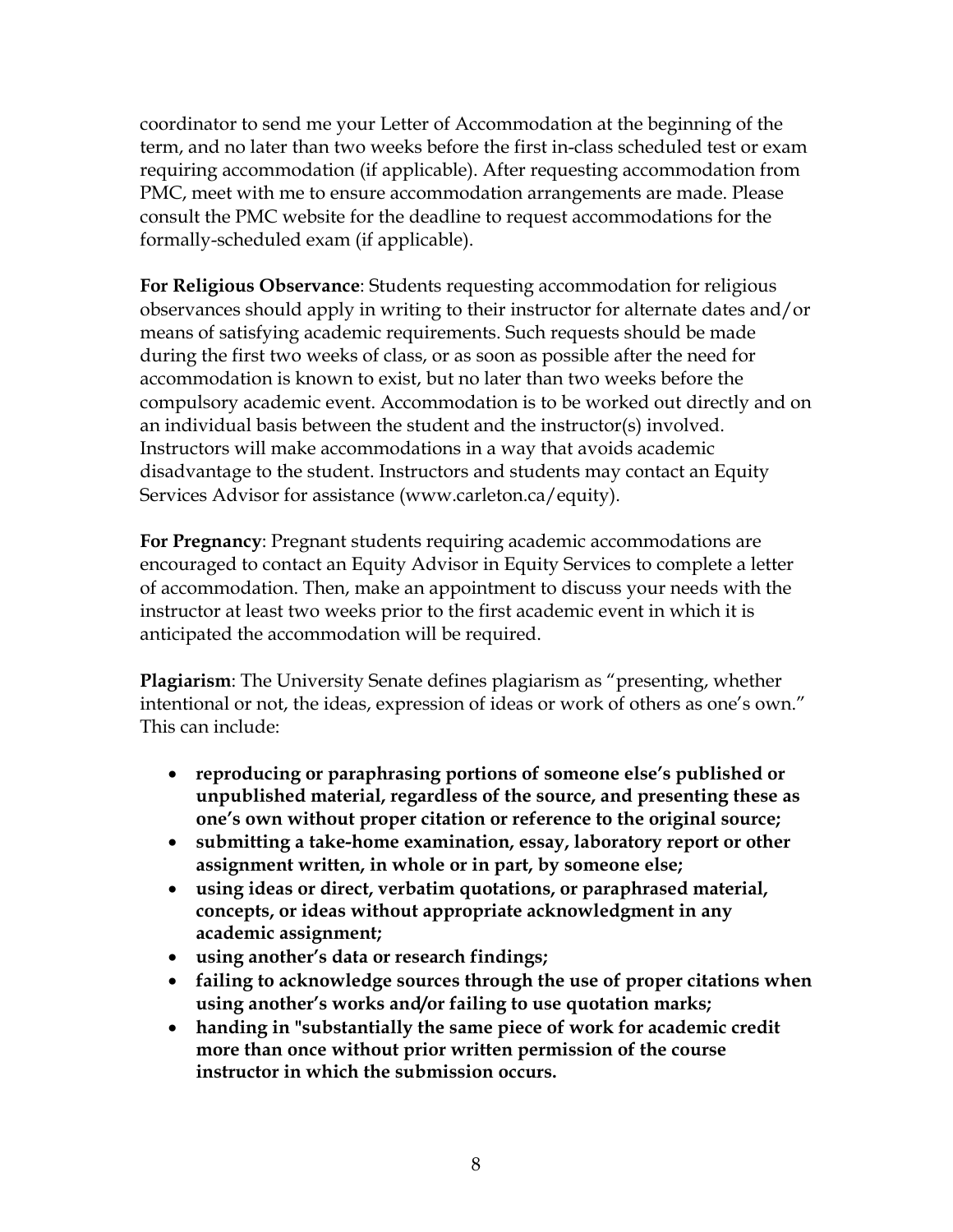**Plagiarism is a serious offence which cannot be resolved directly with the course's instructor. The Associate Deans of the Faculty conduct a rigorous investigation, including an interview with the student, when an instructor suspects a piece of work has been plagiarized. Penalties are not trivial. They include a mark of zero for the plagiarized work or a final grade of "F" for the course**.

Oral Examination: At the discretion of the instructor, students may be required to pass a brief oral examination on research papers and essays.

Submission and Return of Term Work: Papers must be handed directly to the instructor and will not be date-stamped in the departmental office. Late assignments may be submitted to the drop box in the corridor outside B640 Loeb. Assignments will be retrieved every business day at 4 p.m., stamped with that day's date, and then distributed to the instructor. For essays not returned in class please attach a stamped, self-addressed envelope if you wish to have your assignment returned by mail. Please note that assignments sent via fax or email will not be accepted. Final exams are intended solely for the purpose of evaluation and will not be returned.

Grading: Assignments and exams will be graded with a percentage grade. To convert this to a letter grade or to the university 12-point system, please refer to the following table.

| Percentage | Letter grade | 12-point | Percentage | Letter grade | 12-point |
|------------|--------------|----------|------------|--------------|----------|
|            |              | scale    |            |              | scale    |
| 90-100     | A+           | 12       | 67-69      |              | n        |
| 85-89      | A            | 11       | 63-66      |              |          |
| 80-84      | A-           | 10       | 60-62      |              |          |
| 77-79      | $B+$         |          | 57-59      | D+           |          |
| 73-76      | B            | O        | 53-56      |              |          |
| 70-72      | B-           |          | 50-52      | $\Gamma$     |          |

Grades: Final grades are derived from the completion of course assignments. Failure to write the final exam will result in the grade ABS. Deferred final exams are available ONLY if the student is in good standing in the course.

Approval of final grades: Standing in a course is determined by the course instructor subject to the approval of the Faculty Dean. This means that grades submitted by an instructor may be subject to revision. No grades are final until they have been approved by the Dean.